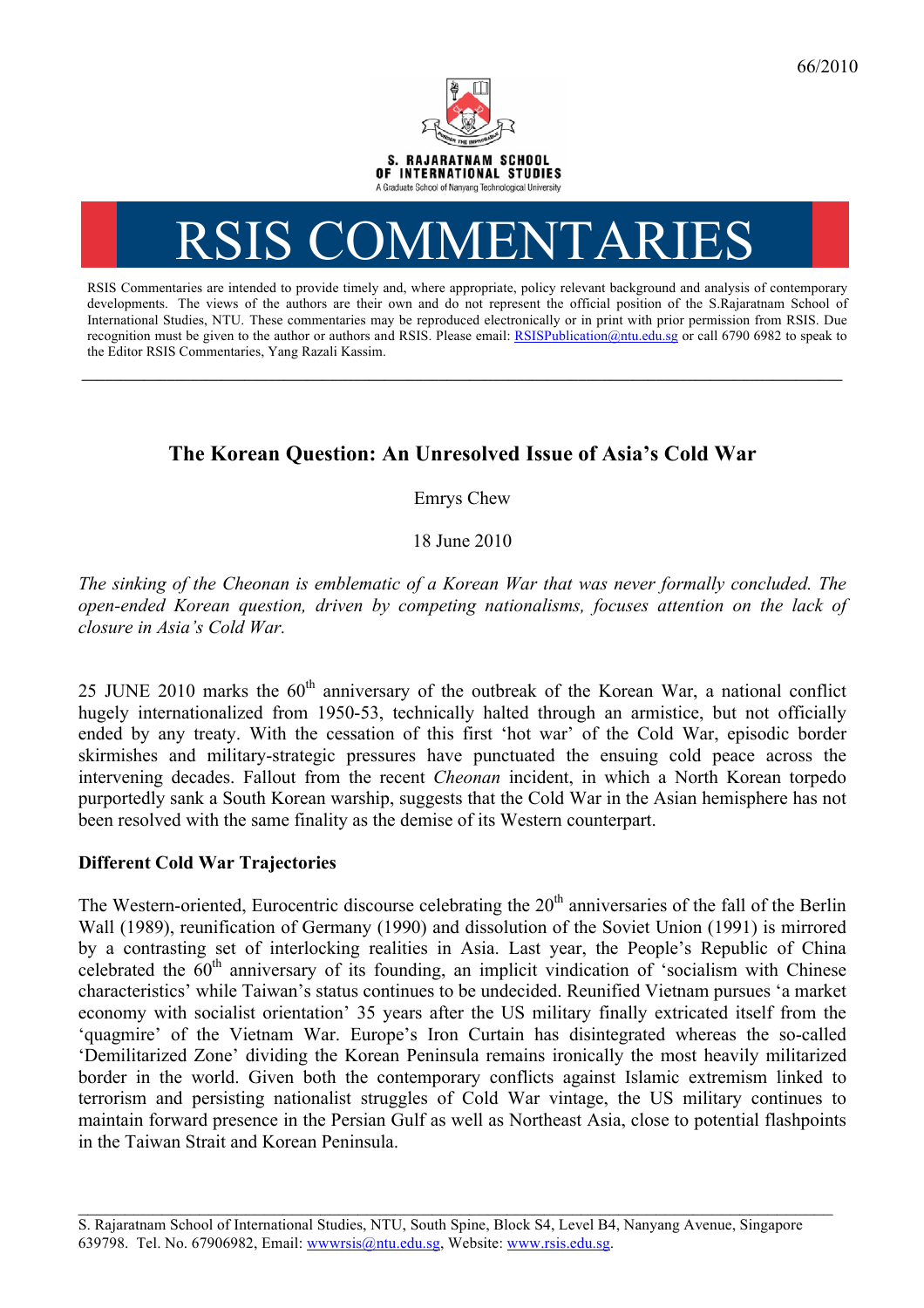#### **The Historical Pull of the Korean 'Periphery'**

The Korean War's dynamics were shaped by manipulation as well as misreading of the intentions and actions of decision-makers on all sides. Between April and May 1950, North Korean leader Kim Il-Sung apparently overcame the initial reluctance of Joseph Stalin and Mao Zedong to support his concept of forcibly reuniting non-communist South Korea with the communist North. In an opening gambit, Kim directed the North Korean People's Army to cross the 38<sup>th</sup> parallel on 25 June 1950. In a response sanctioned by the United Nations, the US  $7<sup>th</sup>$  Fleet was dispatched to the Taiwan Strait within days while US Army units intervened in defence of Syngman Rhee's regime in the South. An amphibious assault at Incheon ordered by US General Douglas MacArthur (September 1950) eventually forced a North Korean retreat back across the 38<sup>th</sup> parallel. US President Harry Truman believed that China would never intervene at the risk of escalating conflict, dismissing Chinese warnings received through neutral-country diplomats as 'a bald attempt to blackmail the UN'. But Mao was indeed convinced that American intervention made manifest the threat of American imperialist designs as articulated in NSC-68, a US National Security Council document of April 1950 advocating comprehensive containment and disruption of international communism. With the Nationalists' retreat to Taiwan, many Americans perceived that America had somehow 'lost' China to the Communists, and must not also 'lose' South Korea. Yet the PRC and USSR both underestimated the US-UN resolve to back South Korea. China's massive intervention in the Korean War from October 1950 only achieved a stalemate, leading ultimately to a ceasefire on 27 July 1953.

Paradoxically, the smallness and marginal nature of the object—Korea—encouraged high-risk great power interventions in what was essentially an indigenous crisis. The internationalization of a civil war (or war of national unification) in Korea dramatized confusion between 'core' and 'peripheral' interests on the part of both superpowers, plus China. Ironically, Cold War spheres of influence in Asia involved real fighting, whereas those in Europe—the original theatre of contention—never did. The German question revolved around the geo-strategic balance of power in Europe, with the stakes considered too high to risk all-out war between the superpowers and their allies. However, no vital 'core' interests of the superpowers were at stake in Korea, only 'peripheral' nationalist struggles with alternative visions of their future.

### **Korean Crisis and the Asian 'Nuclear Weapons Chain'**

The international climate has since changed. Distinctions between 'communist' and 'capitalist' ideologies, politics and economics have become blurred since China embraced a more pragmatic approach to modernization. Still, the bipolar superpower arsenal has given way to fears of an Asian 'nuclear weapons chain', extending from Israel and Iran in the west, Pakistan and India in the south, to China and North Korea in the east. While the concept of nuclear deterrence and strategy of mutually assured destruction (MAD) proved arguably successful in the past, there is no guarantee they would work again if rogue regimes become loose cannons; the Asian 'nuclear weapons chain' is as unstable as its weakest link.

Decision-makers of all powers, great or small, must be mindful of the dangers of internationalizing any indigenous struggle, escalating conflict with potentially dire consequences rather than defusing crisis. The findings of the international team investigating the sinking of the *Cheonan* point to North Korean involvement. However, both North and South Korea have exercised comparative restraint in their reactions to the episode, with the North resorting to typically heated rhetoric and the South adopting characteristically defensive posture. The United States, China, and the two interested parties must not allow demons from Asia's Cold War past to torpedo future efforts to bring about a permanent peace settlement on the Korean Peninsula.